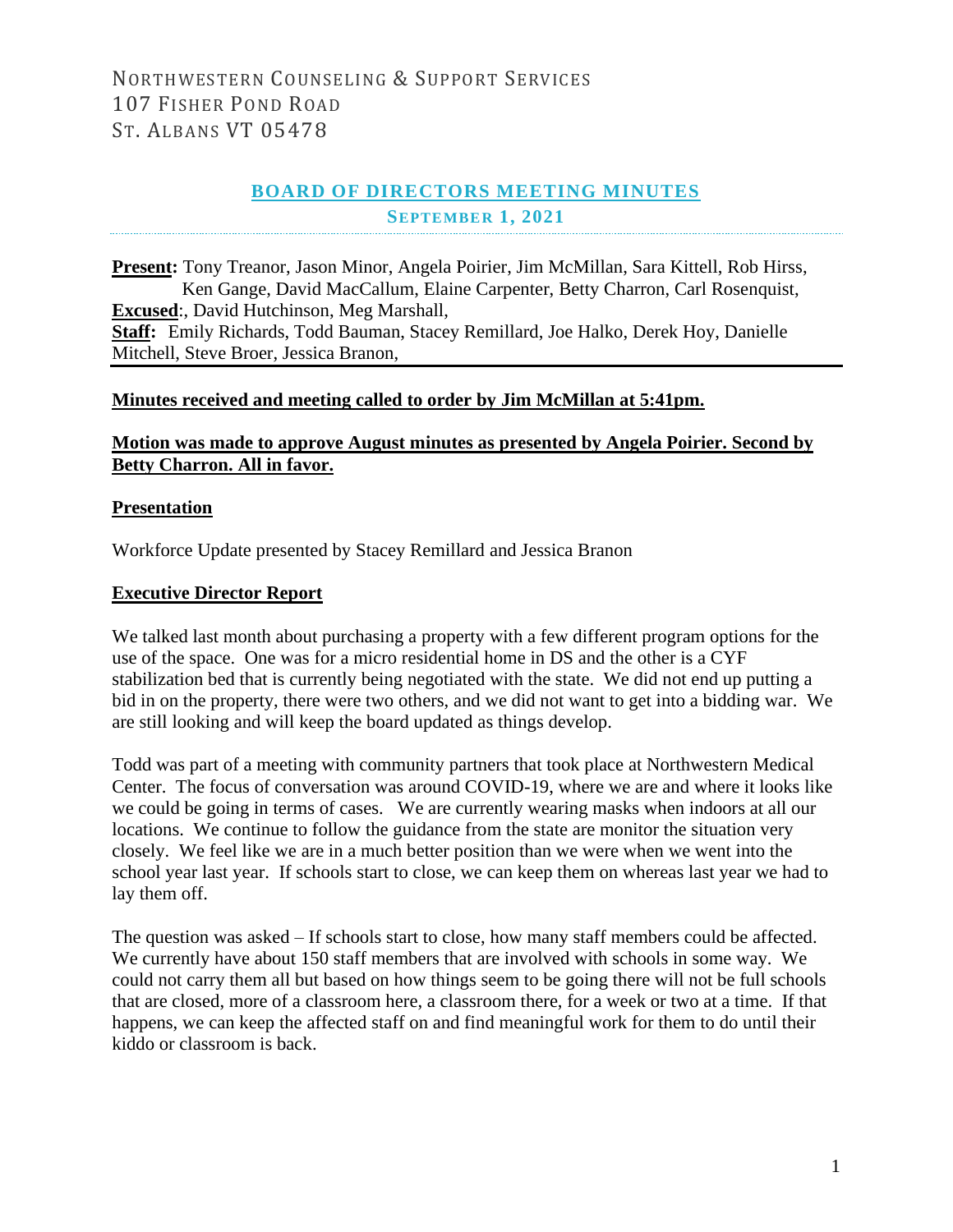# NORTHWESTERN COUNSELING & SUPPORT SERVICES 107 FISHER POND ROAD ST. ALBANS VT 05478

## **Financial Report**

We have closed our books through May, so we are on schedule. We are currently working on the FY22 budget and are very close to having it ready to be voted on and approved by the board. We will leave the month of June open for a little while longer, so we can reconcile any account and finish up the year. We will have a gain this year, but we are being very strategic with it. We have had a large amount of COVID funding that is a onetime thing that is affecting this gain. Another piece that is affecting the gain is the large number of open positions we have, so our payroll and other associated expenses are down. These are very unprecedented times, so it is hard to say where we are and where we are going to end up.

Last month we talked about wanted to increase the capitalization threshold amount. This month we would like to move forward with this and will need a board vote. We are currently working with a \$1000 capitalization threshold limit. We are very low compared to the other DA's that are similar in size and revenue to us. If we make this increase it would make it possible to expense more things which could help with a gain if need be. We did talk to KBS to get their option and they agree that an agency our size should have a larger limit and agree with the request to increase the capitalization threshold to \$5000. Derek is working on a detailed policy around this process.

### **Motion to approve the recommendation of the increase of the capitalization threshold to move from \$1000 to \$5000 made by Carl Rosenquist. Seconded Rob Hirss. All in Favor.**

## **Behavioral Health**

Thank you, Elaine, for challenging us to provide stories about the services we are providing. It has been a great way to look at our services and programs. Todd is advocating with One Care to help offset the cost of the high ED position that are currently at NMC. We are having great conversations with NMC about how we can be creative in providing our integrated health services.

## **Children Youth and Family**

We have been focused on school relationships during this time it is so very important. We do have a new relationship with Northeast supervisory union. We are working with them on holding a position that will make director referrals to us for our services. We also met with DMH and DCF around the crisis stabilization beds and we got a promise that they will help pay for it. We had our annual BBQ which we were unable to have last year. It is a great event and staff were so happy to be there and be together.

#### **Developmental Services**

Division wide zooms opportunities have been a result of challenging our team to find ways to be creative and connect with people. These zoom times have been a great chance for Sam to get